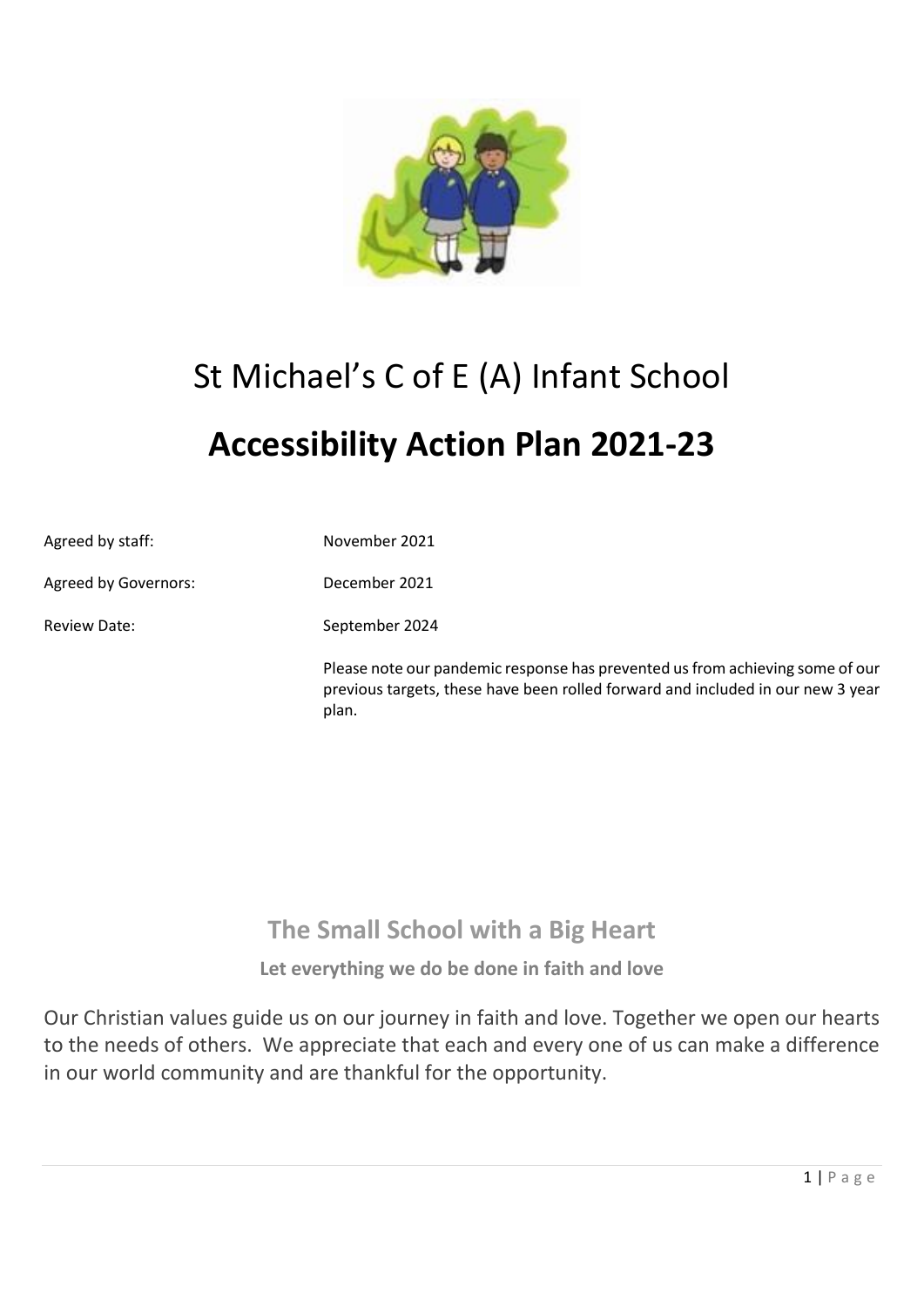#### **St. Michael's C of E Infant School Accessibility Action Plan 2021/22/23**



#### **(Short term targets in blue, medium in green and long in orange)**

#### **Aim 1 To increase the extent to which disabled pupils can participate in the school curriculum.**

Our key objective is to reduce and eliminate barriers to access to the curriculum and to ensure full participation in the school community for pupils and prospective pupils with a disability.

| <b>Targets</b>                       | <b>Strategies</b>                         | <b>Timescale</b> | <b>Responsibilities</b> | <b>Success Criteria</b>         |
|--------------------------------------|-------------------------------------------|------------------|-------------------------|---------------------------------|
| To develop strong and effective      | To identify pupils who may need           | September        | HT/SENCo                | Any necessary procedures        |
| links with our main Nursery/pre-     | additional or different provision.        | 2021/22/23       | <b>EYFS teacher</b>     | and templates are in place.     |
| school feeders.                      | To have thorough and effective transition |                  |                         | <b>Transition meetings are</b>  |
|                                      | plans for identified children.            |                  |                         | held with relevant staff and    |
|                                      |                                           |                  |                         | parents.                        |
|                                      |                                           |                  |                         | <b>Specialist professionals</b> |
|                                      |                                           |                  |                         | working with the children       |
|                                      |                                           |                  |                         | are identified and support      |
|                                      |                                           |                  |                         | transition.                     |
|                                      |                                           |                  |                         |                                 |
| To regularly review all statutory    | To comply with the Equality Act 2010      | Ongoing          | <b>HT</b>               | All policies clearly reflect    |
| Policies to ensure that they reflect |                                           |                  | Governors               | inclusive practice and          |
| inclusive                            |                                           |                  |                         | procedure                       |
| practice and procedure               |                                           |                  |                         |                                 |
| To maintain close liaison            | To ensure close collaboration and sharing | Ongoing          | <b>HT</b>               | Clear, collaborative            |
| with parents/carers                  | between school and families.              |                  | All teachers            | working approach                |
| To establish close liaison with      | To ensure collaboration between all key   | Ongoing          | <b>HT</b>               | Clear, collaborative            |
| outside agencies for pupils with     | personnel.                                |                  | TA's                    | working approach.               |
| ongoing health needs e.g. children   |                                           |                  |                         |                                 |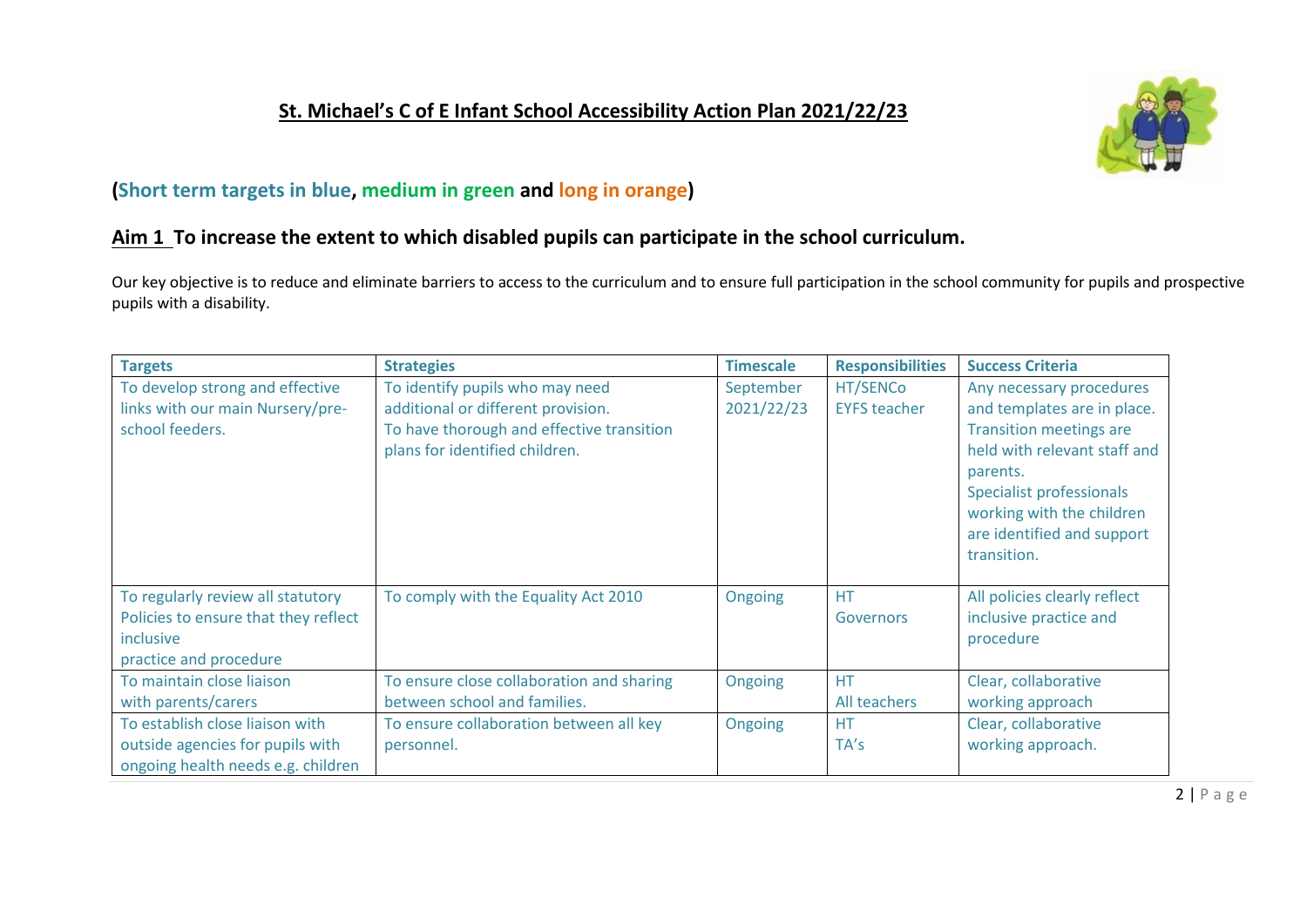| with severe asthma, epilepsy or<br>mobility issues      | Arrange yearly training with school nurse for<br>anaphylaxis/asthma training.                                                                                                                                                                                                                                                                                                                                                                                                                                                                                                                                                                                               |                  | Outside<br>agencies<br>(School Nurse)       |                                                                                                                        |
|---------------------------------------------------------|-----------------------------------------------------------------------------------------------------------------------------------------------------------------------------------------------------------------------------------------------------------------------------------------------------------------------------------------------------------------------------------------------------------------------------------------------------------------------------------------------------------------------------------------------------------------------------------------------------------------------------------------------------------------------------|------------------|---------------------------------------------|------------------------------------------------------------------------------------------------------------------------|
| To ensure full access to the<br>curriculum<br>for all   | <b>Employment of specialist advisory</b><br>Teachers, CPD for staff and:<br>A differentiated curriculum<br>$\bullet$<br>with alternatives offered.<br>The use of relevant assessment<br>$\bullet$<br>systems to assist<br>in developing learning opportunities<br>for children and also in assessing<br>progress in<br>different subjects<br>A range of support staff including<br>$\bullet$<br>trained teaching assistants<br>Multimedia activities to support most<br>curriculum areas<br><b>Interactive ICT equipment</b><br>$\bullet$<br>Specific equipment sourced from<br>$\bullet$<br>occupational therapy<br>ELSA support available for<br>vulnerable/SEND children | Ongoing          | <b>Teachers</b><br><b>SENCO</b><br>Ed Psych | Advice taken and strategies<br>evident in classroom<br>practice<br>SEN children supported<br>and accessing curriculum. |
| <b>Tasks/Targets</b>                                    | <b>Strategies</b>                                                                                                                                                                                                                                                                                                                                                                                                                                                                                                                                                                                                                                                           | <b>Timescale</b> | <b>Responsibilities</b>                     | <b>Success Criteria</b>                                                                                                |
| To finely review attainment of all<br><b>SEN pupils</b> | SENCO/Class teacher meetings/Pupil progress<br>meetings<br>Scrutiny of assessment system                                                                                                                                                                                                                                                                                                                                                                                                                                                                                                                                                                                    | Termly           | <b>Class teachers</b><br><b>SENCO</b>       | Progress made towards IEP<br>targets<br>Provision mapping shows<br>clear steps and progress<br>made.                   |
|                                                         | Regular liaison with parents/carers<br>SEND analysis used to highlight gaps and guide<br>provision.                                                                                                                                                                                                                                                                                                                                                                                                                                                                                                                                                                         |                  |                                             | Annual reviews clearly<br>outline targets and<br>progress.                                                             |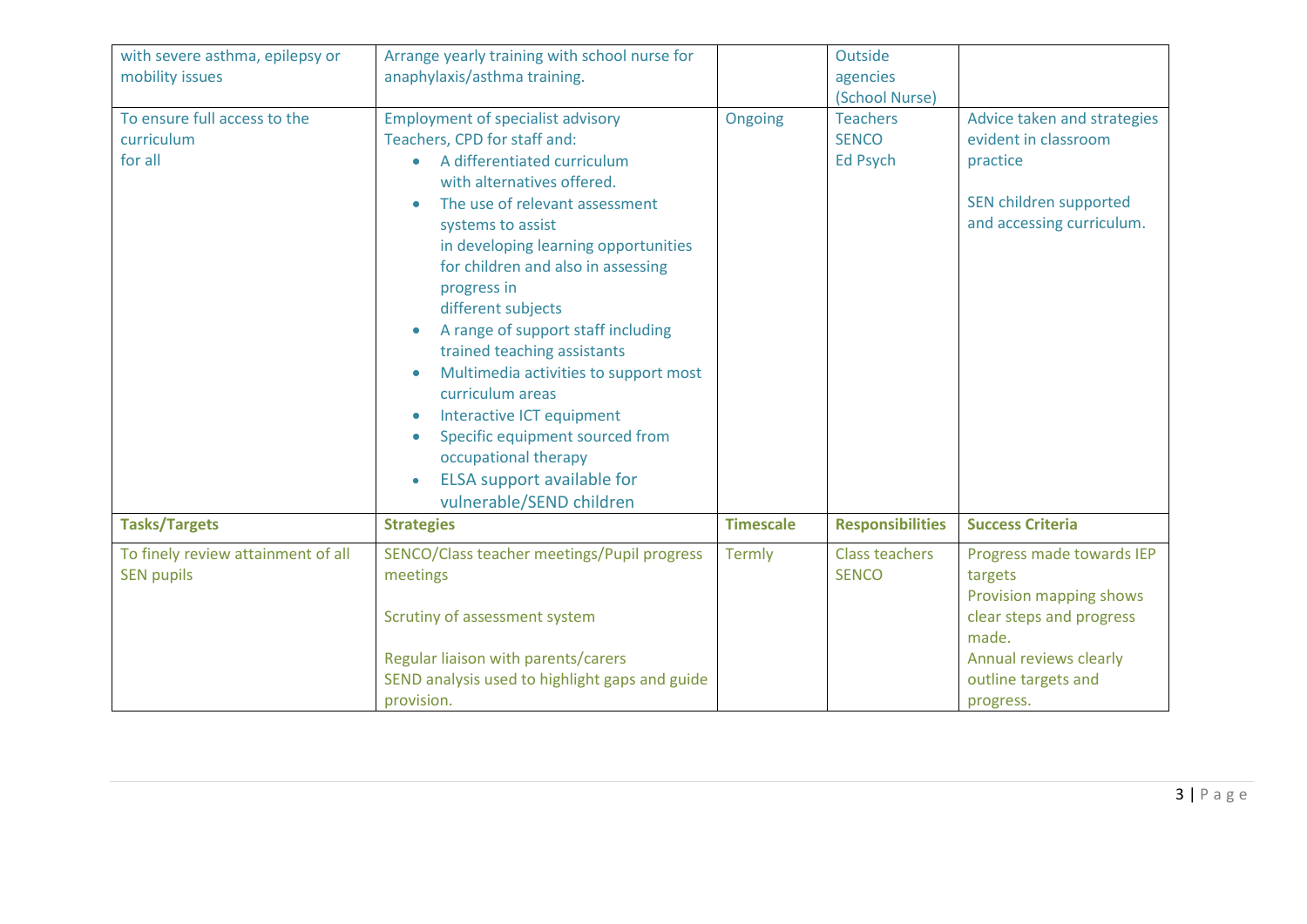| To promote the involvement of disabled<br>pupils in classroom activities<br>To take account of variety of learning styles<br>when teaching | Within the Curriculum, the school<br>aims to provide full access to all<br>aspects of the curriculum by providing<br>(if necessary and where<br>appropriate)<br>Screen magnifier software for<br>$\bullet$<br>the visually impaired<br>Features such as sticky keys and<br>$\bullet$<br>filter keys to aid disabled users in<br>using a keyboard<br>Speech and language support<br>$\bullet$<br>training for relevant staff<br>Giving alternatives to enable<br>$\bullet$<br>disabled pupils to participate<br>successfully in lessons<br>Providing positive images of<br>$\bullet$<br>disability within the school | Ongoing                     | Whole school<br>approach            | Variety of learning styles and<br>multi-sensory activities<br>evident in planning and in<br>the classrooms<br>Ensuring that the needs of all<br>disabled pupils,<br>parents/carers and staff are<br>represented within the<br>school |
|--------------------------------------------------------------------------------------------------------------------------------------------|---------------------------------------------------------------------------------------------------------------------------------------------------------------------------------------------------------------------------------------------------------------------------------------------------------------------------------------------------------------------------------------------------------------------------------------------------------------------------------------------------------------------------------------------------------------------------------------------------------------------|-----------------------------|-------------------------------------|--------------------------------------------------------------------------------------------------------------------------------------------------------------------------------------------------------------------------------------|
| <b>Targets</b>                                                                                                                             | <b>Strategies</b>                                                                                                                                                                                                                                                                                                                                                                                                                                                                                                                                                                                                   | <b>Timescale</b>            | <b>Responsibilities</b>             | <b>Success Criteria</b>                                                                                                                                                                                                              |
| To evaluate and review the above short and long<br>term targets annually                                                                   | <b>Governor visits</b>                                                                                                                                                                                                                                                                                                                                                                                                                                                                                                                                                                                              | Annually                    | LT, SENCo,<br>governors             | All children are able to be<br>included in a broad and<br>balanced curriculum and are<br>making good<br>progress                                                                                                                     |
| To deliver findings to the Governing Body                                                                                                  | <b>FGB</b> meetings                                                                                                                                                                                                                                                                                                                                                                                                                                                                                                                                                                                                 | <b>Termly HT</b><br>reports | <b>SENCO</b><br><b>SEN Governor</b> | Governors fully informed<br>about SEN provision and<br>progress                                                                                                                                                                      |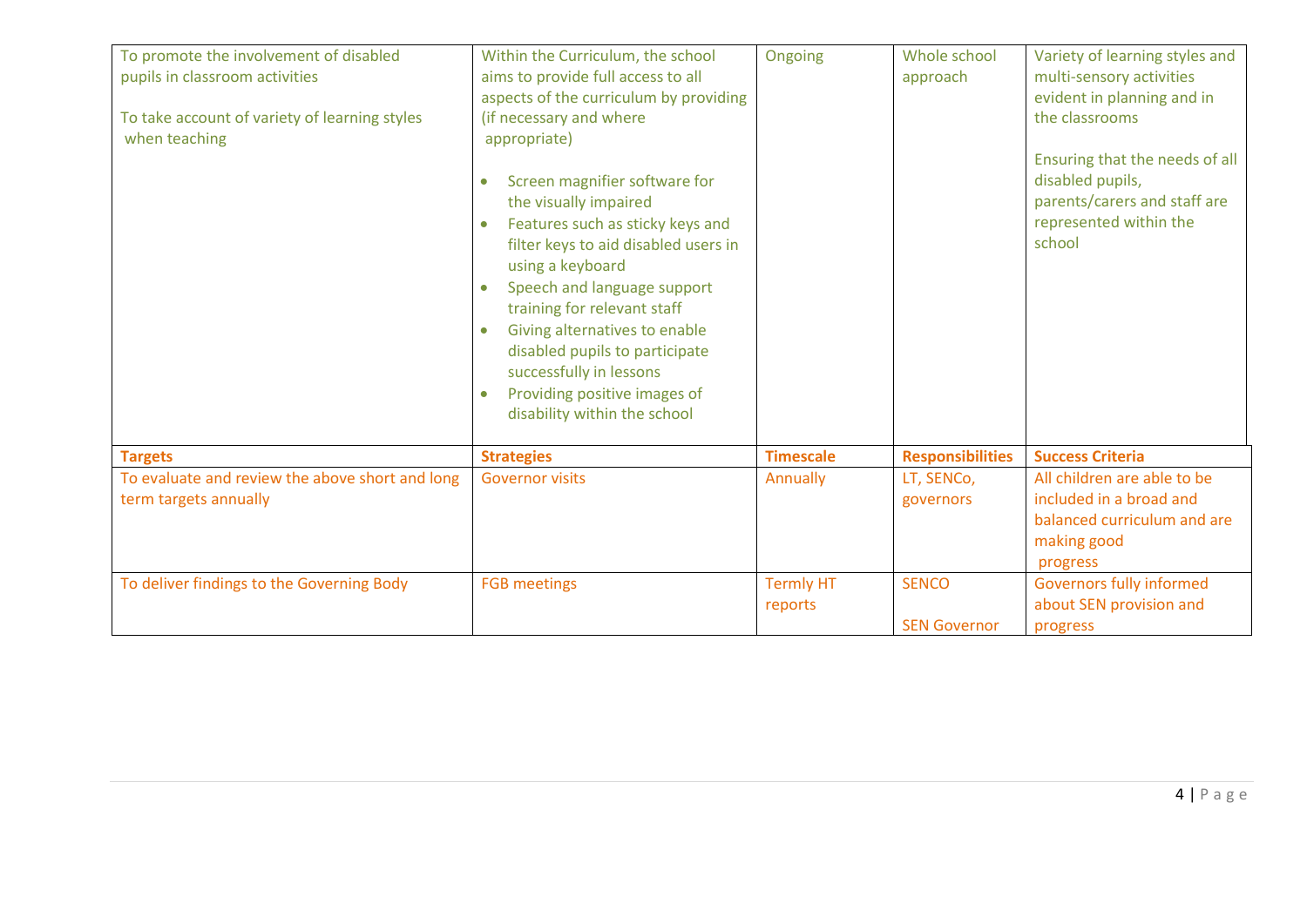Aim 2: To improve the physical environment of the school to increase the extent to which disabled pupils can take advantage **of education and associated services.**

| <b>Targets</b>                                                                                                                        | <b>Strategies</b>                                                                                                                                                                                                                                                                                                                                                                                                                                                                                                                    | <b>Timescale</b>                                        | <b>Responsibilities</b>                      | <b>Success Criteria</b>                                                  |
|---------------------------------------------------------------------------------------------------------------------------------------|--------------------------------------------------------------------------------------------------------------------------------------------------------------------------------------------------------------------------------------------------------------------------------------------------------------------------------------------------------------------------------------------------------------------------------------------------------------------------------------------------------------------------------------|---------------------------------------------------------|----------------------------------------------|--------------------------------------------------------------------------|
| Improve physical<br>environment of school                                                                                             | The school will take account of the needs of<br>pupils, staff and visitors with physical difficulties<br>and sensory impairments when planning and<br>undertaking future improvements and<br>refurbishments of the site and premises, such as<br>improved access, lighting, colour schemes and<br>more accessible facilities.                                                                                                                                                                                                        | Ongoing                                                 | Leadership<br>team<br>Governors              | Enabling needs to be met where<br>possible.                              |
| Ensure the environment is<br>supportive and interesting<br>but does not overload<br>children with sensory<br>processing difficulties. | Informative but natural displays in classrooms.<br>Colour coded for subject information Inviting<br>accessible role play areas                                                                                                                                                                                                                                                                                                                                                                                                       | Ongoing                                                 | <b>Teaching and</b><br>non-teaching<br>staff | Accessible and inviting classroom<br>environment available for learning. |
| Ensuring all with a<br>disability are able to be<br>involved                                                                          | Where necessary create access plans for<br>$\bullet$<br>individual disabled children as part of ILP<br>process<br>Undertake confidential survey of staff and<br>$\bullet$<br>Governors to ascertain access needs and<br>make sure they are met in the school<br>environment and meetings etc.<br>Include questions in the confidential pupil<br>$\bullet$<br>information questionnaire about<br>parents/carers' access needs and ensure<br>they are met as far as possible given the<br>physical limitations of the school building. | With immediate<br>effect, to be<br>reviewed<br>annually | <b>Teaching and</b><br>non-teaching<br>staff | Enabling needs to be met where<br>possible.                              |
| To ensure that the medical<br>needs of all pupils are met<br>fully within the capability<br>of the school.                            | To conduct parent interviews, liaise with<br>external agencies, identify training needs and<br>establish individual protocols where needed.                                                                                                                                                                                                                                                                                                                                                                                          | Ongoing                                                 | <b>HT</b><br><b>Teaching staff</b>           | Pupils with medical needs are being<br>met.                              |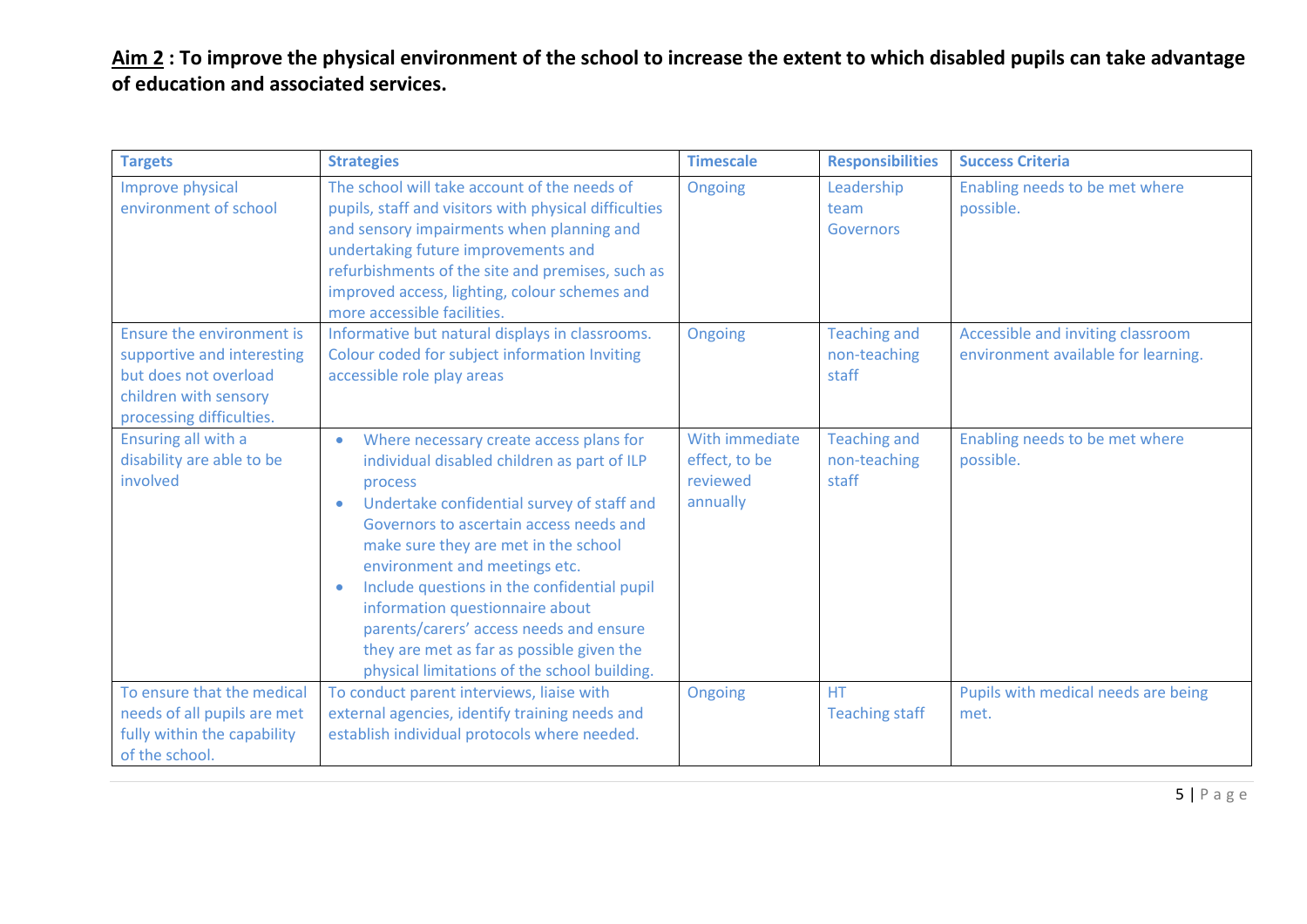| Access to during/after<br>school clubs                                              | Outside providers to outline how they are able<br>to be inclusive of pupils with SEND.<br>Children with SEND are able to join school clubs<br>if they wish Ensure disabled pupils can take part<br>in during/after school activities                                                                                                                    | Ongoing                                                  | <b>Special Needs</b><br><b>Coordinator PE</b><br>Coordinator | Club leaders/outside agencies providing<br>clubs                                                                                        |
|-------------------------------------------------------------------------------------|---------------------------------------------------------------------------------------------------------------------------------------------------------------------------------------------------------------------------------------------------------------------------------------------------------------------------------------------------------|----------------------------------------------------------|--------------------------------------------------------------|-----------------------------------------------------------------------------------------------------------------------------------------|
| <b>Ensuring disabled</b><br>parents/carers have every<br>opportunity to be involved | • Communicate with parents with hearing<br>problems via text or email, arrange for<br>RNID interpreters for face to face<br>meetings<br>Offer a telephone call to explain letters<br>$\bullet$<br>home for some parents who need this<br>Adopt a more proactive approach to<br>$\bullet$<br>identifying the access requirements of<br>disabled parents. | With immediate<br>effect to be<br>constantly<br>reviewed | Whole school<br>team                                         | To ensure that disabled parents are not<br>discriminated against and are<br>encouraged to be as involved in their<br>child's education. |
| <b>Targets</b>                                                                      | <b>Strategies</b>                                                                                                                                                                                                                                                                                                                                       | <b>Timescale</b>                                         | <b>Responsibilities</b>                                      | <b>Success Criteria</b>                                                                                                                 |
| To improve Community<br>links                                                       | School to continue to have strong links with the<br>church and village, with the Dorking Schools<br>Partnership and the wider community.<br>Liaison between Newdigate Infant School and St.<br>Michael's Infant School, Mickleham.                                                                                                                      | Ongoing                                                  | <b>HT</b><br>Governors                                       | Improved awareness of disabilities in<br>our immediate community and in the<br>wider world.<br>Improved community cohesion              |
| <b>Targets</b>                                                                      | <b>Strategies</b>                                                                                                                                                                                                                                                                                                                                       | <b>Timescale</b>                                         | <b>Responsibilities</b>                                      | <b>Success Criteria</b>                                                                                                                 |
| Continue to develop<br>playground and outdoor<br>learning areas                     | Look for funding opportunities                                                                                                                                                                                                                                                                                                                          | Ongoing                                                  | Whole school<br>approach                                     | Inclusive child-friendly play areas                                                                                                     |
| Ensure all works completed<br>on the premises reflects                              | e.g. DDA compliant, handles/vision panels at<br>suitable heights                                                                                                                                                                                                                                                                                        | Ongoing as per<br>project/according                      | <b>Bursar</b><br>HT                                          | All changes to the premises reflect the<br>needs of disabled users                                                                      |